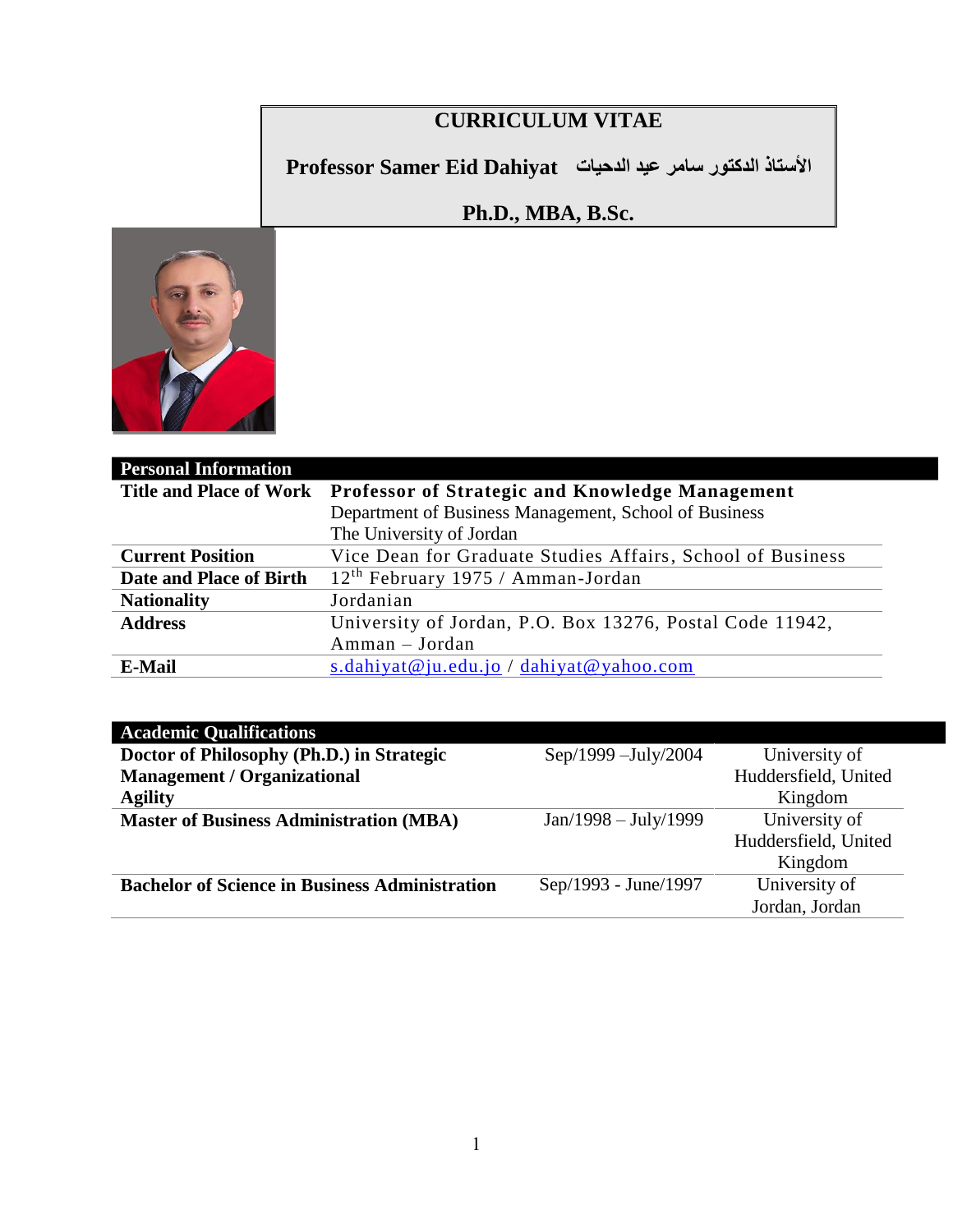| <b>Academic Experience</b>                                                                                     |                                                |                                                    |                |  |
|----------------------------------------------------------------------------------------------------------------|------------------------------------------------|----------------------------------------------------|----------------|--|
| <b>Professor</b>                                                                                               | May $/ 2021$ - Present                         | Department of Business Management, School of       |                |  |
|                                                                                                                |                                                | Business, The University of Jordan, Jordan.        |                |  |
| <b>Associate Professor</b><br>$10/$ September / $2012 -$ May                                                   |                                                | Department of Business Management, School of       |                |  |
|                                                                                                                | / 2021                                         | Business, The University of Jordan, Jordan.        |                |  |
| <b>Assistant Professor</b>                                                                                     | $27/Sep/2004 -$                                | Department of Business Management, School of       |                |  |
|                                                                                                                | 9/September/2012                               | Business, The University of Jordan, Jordan.        |                |  |
| <b>Sabbatical Leave to prepare a Research Project</b>                                                          |                                                | 8/9/2013-6/9/2014                                  | Granted by The |  |
|                                                                                                                | entitled: "An Integrated Model of Knowledge    |                                                    | University of  |  |
| Acquisition and Innovativeness: Examining the                                                                  |                                                | A research paper was                               | Jordan         |  |
|                                                                                                                | Mediation Effects of Knowledge Integration and | published based on this                            |                |  |
| Knowledge Application".                                                                                        |                                                | project                                            |                |  |
| September $1999 - July 2004$<br><b>Doctoral Research</b><br>School of Business, University of Huddersfield, UK |                                                |                                                    |                |  |
| <b>Student</b>                                                                                                 |                                                |                                                    |                |  |
| <b>Master's Student</b>                                                                                        | Jan / 1998 – July / 1999                       | School of Business, University of Huddersfield, UK |                |  |
| <b>Bachelor's Student</b>                                                                                      | September / 1993 – June / 1997                 | Faculty of Economics and Administrative Sciences,  |                |  |
| The University of Jordan, Jordan.                                                                              |                                                |                                                    |                |  |

| <b>Academic Managerial Experience</b>           |                           |                           |
|-------------------------------------------------|---------------------------|---------------------------|
| Vice Dean for Graduate Studies Affairs,         | September/2016 – Present  | The University of Jordan, |
| <b>School of Business</b>                       |                           | Jordan                    |
| <b>Acting Dean, School of Business</b>          | $-9/12/2019 - 12/12/2019$ | The University of Jordan, |
|                                                 | $-2/9/2018 - 13/9/2018$   | Jordan                    |
|                                                 | $-8/5/2018 - 15/5/2018$   |                           |
|                                                 | $-2/4/2017 - 9/4/2017$    |                           |
| <b>Representative of the School of Business</b> | $Sep/2016 - Present$      | The University of Jordan, |
| in the "School of Graduate Studies"             |                           | Jordan                    |
| Council                                         |                           |                           |
| <b>Head of the Department of Business</b>       | Sep/2007-Sep/2011         | School of Business, The   |
| <b>Management</b>                               |                           | University of Jordan,     |
|                                                 |                           | Jordan                    |
| <b>Head of the Department of Marketing</b>      | Sep/2008-Feb/2009         | School of Business, The   |
|                                                 |                           | University of Jordan,     |
|                                                 |                           | Jordan                    |
| <b>Acting Head of the Department of</b>         | July/2017-Sep/2018        | School of Business, The   |
| <b>Business Economics</b>                       |                           | University of Jordan,     |
|                                                 |                           | Jordan                    |
| <b>Assistant Dean for Student Affairs,</b>      | Sep/2006-Sep/2007         | School of Business, The   |
| <b>School of Business</b>                       |                           | University of Jordan,     |
|                                                 |                           | Jordan                    |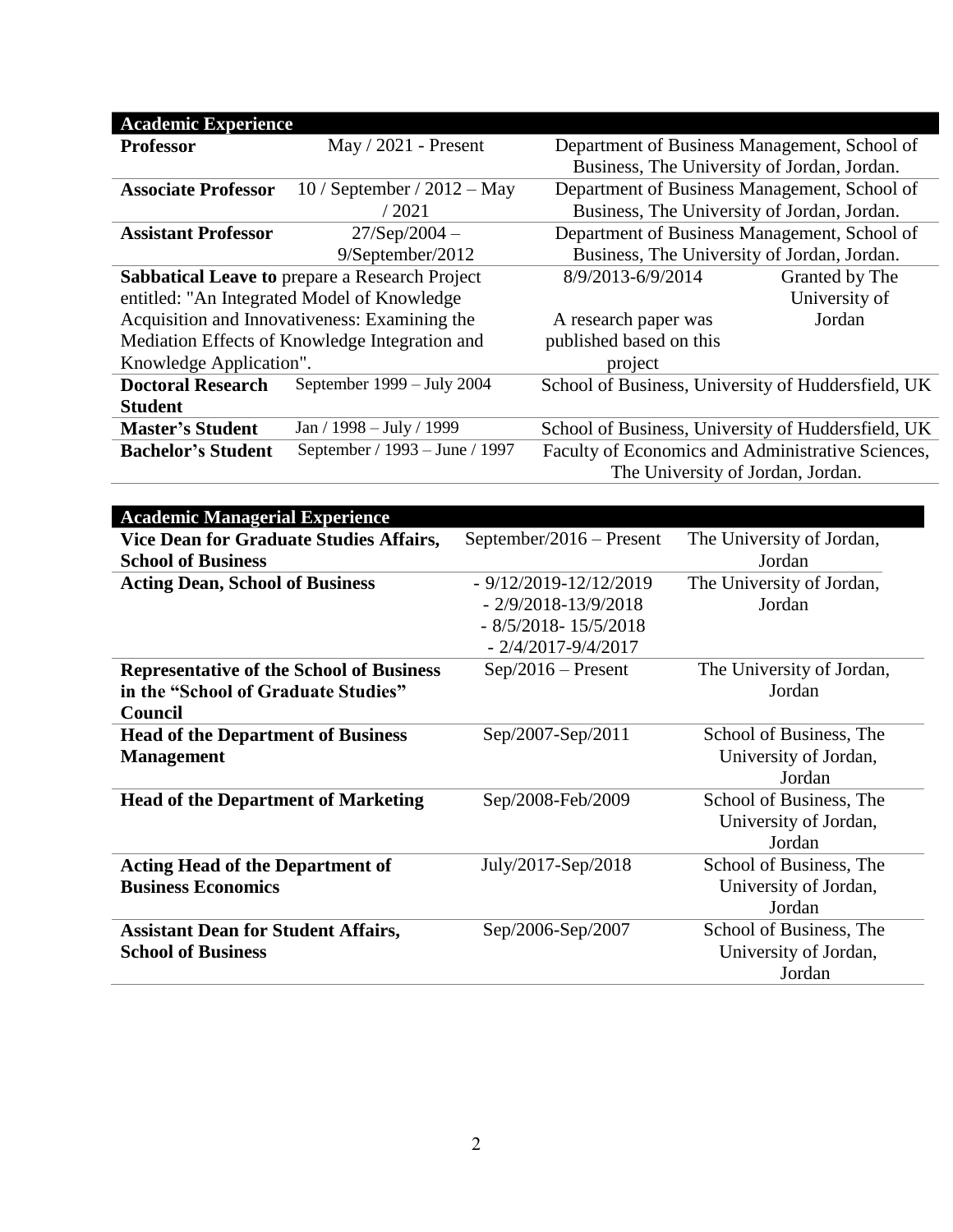#### **Publications**

- 1. Dahiyat, S.E., Khasawneh, S.M., Bontis, N., Al-Dahiyat, M. (2021), "Intellectual capital stocks and flows: Examining the mediating roles of social capital and knowledge transfer", *VINE: Journal of Information and Knowledge Management Systems,* Vol. ahead-of-print No. ahead-ofprint. <https://doi.org/10.1108/VJIKMS-06-2020-0110>
- 2. Dahiyat, S.E. (2021), "Knowledge Management Infrastructural Capabilities as Antecedents of Innovation: A Structural and Mediation Analysis", *International Journal of Business Innovation and Research*, Vol. 25 No. 2, pp.208 – 241. http://doi.org[/10.1504/IJBIR.2021.115458](https://dx.doi.org/10.1504/IJBIR.2021.115458)
- 3. Al Zoubi, J.Z., Dahiyat, S.E., Obeidat, A. M., Aboyasin, N.A. (2020), "National Culture, Trust, Social Networking and Knowledge Sharing Within a Knowledge-Intensive Sector: A Mediation Analysis", *International Journal of Productivity and Quality Management* (Accepted for Publication).
- 4. Al-Jinini, D.K., Dahiyat, S.E. and Bontis, N. (2019), "Intellectual capital, entrepreneurial orientation, and technical innovation in small and medium‐sized enterprises", *Knowledge and Process Management*, Vol. 26 No. 2, pp. 69-85. DOI: 10.1002/kpm.1593
- 5. [Abdallah,](https://www.emeraldinsight.com/author/Abdallah%2C+Ayman+Bahjat) A.B.; [Dahiyat,](https://www.emeraldinsight.com/author/Dahiyat%2C+Samer+Eid) S.E. and [Matsui,](https://www.emeraldinsight.com/author/Matsui%2C+Yoshiki) Y. (2019), "Lean management and innovation performance: Evidence from international manufacturing companies", *Management Research Review*, Vol. 42 Issue: 2, pp.239-262
- 6. Ramadan, B., Dahiyat, S., Bontis, N., Al-dalahmeh, M. (2017), "Intellectual capital, knowledge management and social capital within the ICT sector in Jordan", *Journal of Intellectual Capital*, Vol. 18 No. 2, pp. 437-462.
- 7. Al-Sa'di, A., Abdallah, A., Dahiyat, S. (2017), "The Mediating Roles of Product and Process Innovations on the Relationship between Knowledge Management and Operational Performance in Jordanian Companies", *Business Process Management Journal*, Vol. 23 No. 2, pp. 349-376.
- 8. Sweis, R. J., Saleh, F. I., Dahiyat, S. E., Sweis, N. J., Saleh, R. A., Diab, H. (2016) ["Benchmarking of](http://www.emeraldinsight.com/doi/abs/10.1108/BIJ-02-2015-0013)  [TQM practices in INGOs: a literature review"](http://www.emeraldinsight.com/doi/abs/10.1108/BIJ-02-2015-0013), *Benchmarking: An International Journal*, Vol. 23 No. 1, pp. 236-261.
- 9. [Sweis, R.,](https://www.emerald.com/insight/search?q=Rateb%20Sweis) [Diab, H.,](https://www.emerald.com/insight/search?q=Hannah%20Diab) [Mahmoud Saleh, F.I.,](https://www.emerald.com/insight/search?q=Firas%20Izzat%20Mahmoud%20Saleh) [Suifan, T.,](https://www.emerald.com/insight/search?q=Taghrid%20Suifan) [Dahiyat, S.E.](https://www.emerald.com/insight/search?q=Samer%20Eid%20Dahiyat) (2016), "Assessing service quality in secondary schools: the case of Jordan", *[Benchmarking: An International Journal](https://www.emerald.com/insight/publication/issn/1463-5771)*, Vol. 23 No. 5, pp. 1207-1226.
- 10. Dahiyat, S. E. (2015) "An Integrated Model of Knowledge Acquisition and Innovation: Examining the Mediation Effects of Knowledge Integration and Knowledge Application", *International Journal of Learning and Change*, Vol. 8, No. 2, pp. 101-132.
- 11. Al-Khalil, S., Dahiyat, S. E., Al-dalahmeh, M. (2014) ["Intellectual capital development and its effect](http://search.proquest.com/openview/77ab981c6729fc9bd97944c6d922589a/1?pq-origsite=gscholar)  [on technical innovation in banks operating in Jordan"](http://search.proquest.com/openview/77ab981c6729fc9bd97944c6d922589a/1?pq-origsite=gscholar), *Journal of Management Research*, Vol. 6 No. 1, pp. 211-238.
- 12. Dahiyat, S. E., Al-Zu'bi, Z. M. (2012) "The Role of Knowledge Acquisition in Facilitating Customer Involvement in Product Development: Examining the Mediation Effect of Absorptive Capacity", *International Journal of Learning and Change*, Vol. 6 Nos. 3/4, pp. 171-206.
- 13. Al-Zu'bi, Z. M., Dahiyat, S. E., Warrad, T., Shannak, R. O., Masa'deh, R. (2012) ["Investigating the](https://www.researchgate.net/profile/Raed_Masadeh/publication/260079805_Investigating_the_Effect_of_Foreign_Direct_Investment_Technology_Transfer_on_Mass_Customization_Capability_in_Jordans_Manufacturing_Sector/links/0c96052f5551ddd74c000000.pdf)  [Effect of Foreign Direct Investment Technology Transfer on Mass Customization Capability in](https://www.researchgate.net/profile/Raed_Masadeh/publication/260079805_Investigating_the_Effect_of_Foreign_Direct_Investment_Technology_Transfer_on_Mass_Customization_Capability_in_Jordans_Manufacturing_Sector/links/0c96052f5551ddd74c000000.pdf)  [Jordan's Manufacturing Sector"](https://www.researchgate.net/profile/Raed_Masadeh/publication/260079805_Investigating_the_Effect_of_Foreign_Direct_Investment_Technology_Transfer_on_Mass_Customization_Capability_in_Jordans_Manufacturing_Sector/links/0c96052f5551ddd74c000000.pdf), *International Research Journal of Finance and Economics*, Vol. 94 No. 1, pp. 79-90.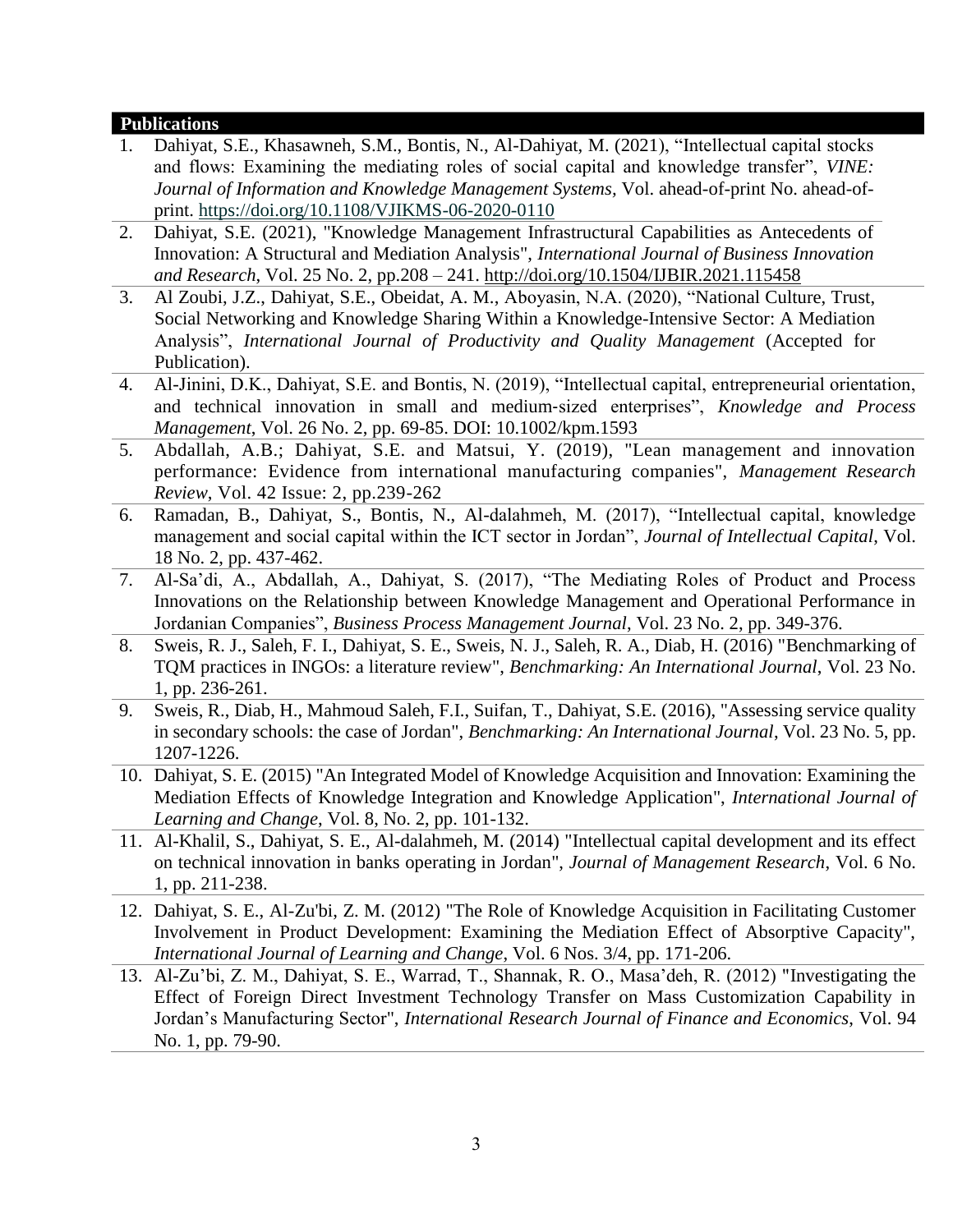- 14. Dahiyat, S. E., Akroush, M. N., Abu-Lail, B. N. (2011) "An integrated model of perceived service quality and customer loyalty: an empirical examination of the mediation effects of customer satisfaction and customer trust", *International Journal of Services and Operations Management*, Vol. 9. No. 4, pp. 453–490.
- 15. Akroush, M. N., Dahiyat, S. E., Gharaibeh, H. S., Abu-Lail, B. N. (2011) "Customer relationship management implementation: An investigation of a scale's generalisability and its relationship with business performance in a developing country context", *International Journal of Commerce and Management*, Vol., 21 No. 2, pp. 158-191.
- 16. Al-Zu'bi, Z. M., Al-Lozi, M., Dahiyat, S. E., Alshurideh, M., Al Majali, A. (2012) ["Examining the](https://www.researchgate.net/profile/Dr_Muhammad_Alshurideh/publication/263010773_Examining_the_Effects_of_Quality_Management_Practices_o_Product_Variety/links/0deec5398d82f96f9c000000.pdf)  [effects of quality management practices on product variety"](https://www.researchgate.net/profile/Dr_Muhammad_Alshurideh/publication/263010773_Examining_the_Effects_of_Quality_Management_Practices_o_Product_Variety/links/0deec5398d82f96f9c000000.pdf), *European Journal of Economics, Finance and Administrative Sciences*, Vol. 51, pp. 10-19.

#### **Reviewer for the Following Refereed Journals**

- **1. Management Research Review**
- **2. Business Process Management Journal**
- **3. International Journal of Productivity and Quality Management**
- **4. Jordan Journal of Business Administration**

#### **Teaching and Supervisory Experience**

I have developed and taught the following courses at both the undergraduate as well as the postgraduate levels:

**1. The University of Jordan (Department of Business Management, School of Business) (September/2004 – Present) (Faculty Member: Associate and Assistant Professor)**

**Undergraduate (Bachelor) Level:** Strategic Management, Knowledge Management,

Entrepreneurship, International Business, Business Communications, Human Resource Management, Principles of Management.

**Postgraduate (Master of Business Administration) Level**: Strategic Management, Organization Theory, Organizational Behaviour, Total Quality Management, Research Methodology

#### **Supervision of 26 Masters Students and the Successful Completion of their Masters Theses.**

**2. The German-Jordanian University (Talal Abu-Ghazaleh College of Business), Jordan.** (Part-Time Lecturer: Associate and Assistant Professor)

**Postgraduate (Master of Business Administration) Level**: Strategic Management, Organizational Behaviour, Total Quality Management.

**3. Talal Abu-Ghazaleh University College for Innovation, Jordan.** (Part-Time Lecturer: Associate)

**Postgraduate (Master of Business Administration) Level: Strategic Management.** 

**4. New York Institute of Technology (NYIT), Jordan Campus.** (Part-Time Lecturer)

#### **Postgraduate (Master of Business Administration) Level**: Organizational Behaviour.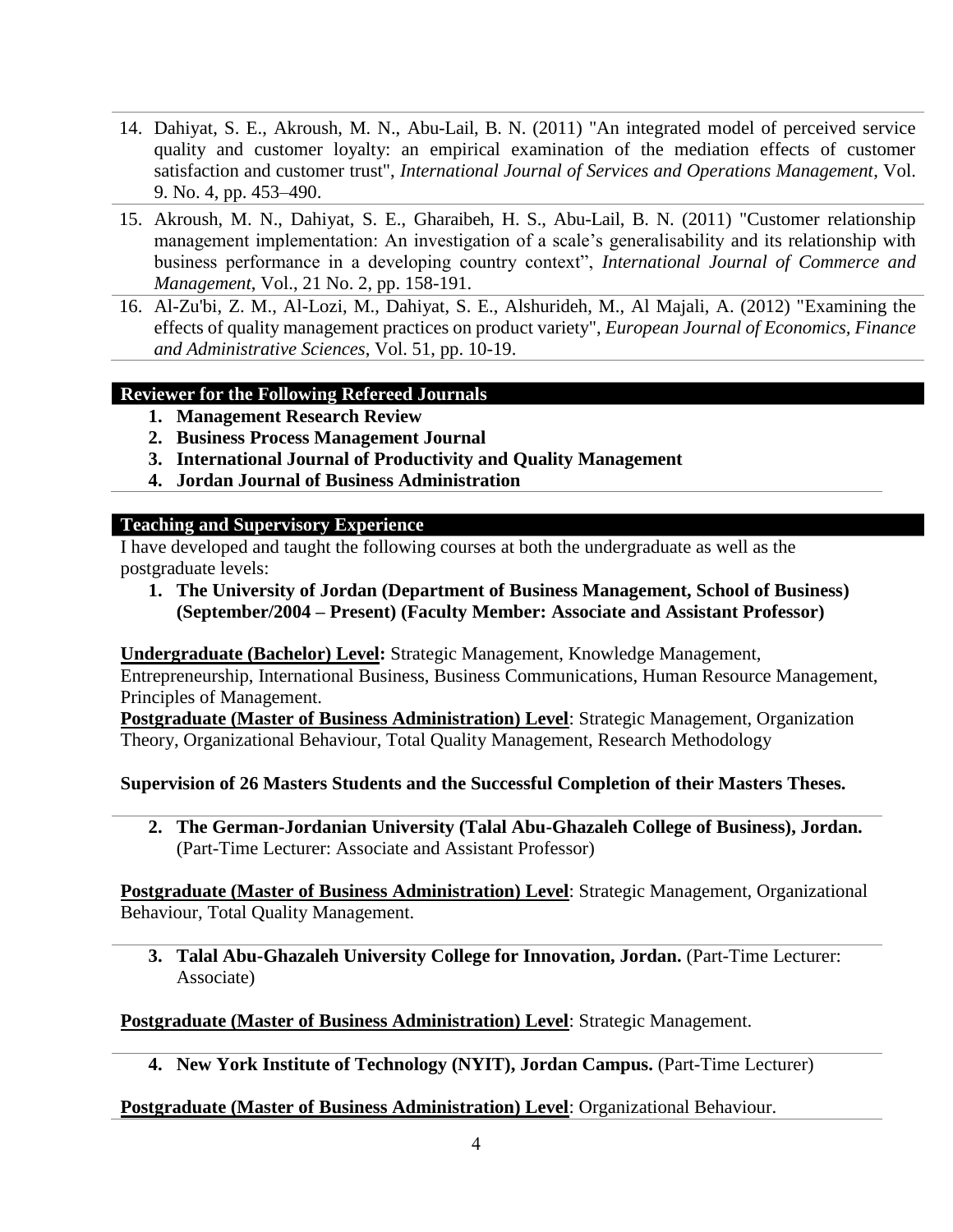| <b>Conferences</b>                                                  |                         |                        |
|---------------------------------------------------------------------|-------------------------|------------------------|
| Attendance of and Participation in the Global High-End              | $13/5/2019 - 16/5/2019$ | Changsha,              |
| Manufacturing Summit (GHMS) based on a Formal                       |                         | Peoples' Republic of   |
| Invitation from the Government of the Changsha                      |                         | China                  |
| Province in the Peoples' Republic of China and the                  |                         |                        |
| Asia-Pacific CEO Association (APCEO).                               |                         |                        |
| - Attendance of and Participation in "The 18th                      | $8/1/2016 - 10/1/2016$  | The American           |
| Eurasia Business and Economics<br><b>Society</b>                    |                         | University of Sharjah, |
| (EBES) Conference".                                                 |                         | United Arab Emirates.  |
| Presented a Research Paper entitled: "The Effect of                 |                         |                        |
| Capital Development<br><i>Intellectual</i><br>the<br><i>on</i>      |                         |                        |
| Performance<br>of Small-Medium<br><i>Enterprises</i>                |                         |                        |
| Measured Through the Balanced Scorecard                             |                         |                        |
| Perspectives: The Case of Jordan as a Developing                    |                         |                        |
| Country"                                                            |                         |                        |
|                                                                     |                         |                        |
|                                                                     |                         |                        |
| Attendance and Participation in the<br>$\qquad \qquad \blacksquare$ |                         | University of London   |
| "International Conference for Advanced                              |                         | $-$ Goldsmith,         |
| <b>Research in Business".</b>                                       | $3/6/2013 - 5/6/2013$   | London/UK              |
| Presented a Research Paper entitled: "A                             |                         |                        |
| Capabilities-Based Approach to Exploring                            |                         |                        |
| Organisational Agility Enablers in the NHS"                         |                         |                        |
| Delivered a Keynote Speech: "Rediscovering                          |                         |                        |
| Competitive Advantage: A Knowledge and                              |                         |                        |
| Capabilities-Based Approach".                                       |                         |                        |
| Served as a Session Chair                                           |                         |                        |
| Representing the University of Jordan in the Second                 | $23/5/2016 - 24/5/2016$ | Jordan Chamber of      |
| <b>Regional Conference for Small and Medium-</b>                    |                         | Industry, Jordan.      |
| Sized Enterprises, organized by Jordan Chamber of                   |                         |                        |
| Industry, entitled: "Dialogue Between the Public and                |                         |                        |
| Private Sectors: Empowering and Launching the                       |                         |                        |
| Capabilities of Small and Medium-Sized                              |                         |                        |
| Enterprises"                                                        |                         |                        |
|                                                                     | 27/11/2011              |                        |
| Participation in the Seventh National Tempus                        |                         | The University of      |
| Conference entitled: "Jordanian-European                            |                         | Jordan, Jordan.        |
| Cooperation in Higher Education", nominated by the                  |                         |                        |
| University of Jordan.                                               |                         |                        |
|                                                                     |                         |                        |
| <b>Committees Memberships</b>                                       |                         |                        |
| Head of the School of Business "Graduate Studies Committee",        |                         | $Sep/2016 - Present$   |
| University of Jordan                                                |                         |                        |
| Head of the School of Business "Study Plan Committee", University   |                         | $Sep/2016 - Sep/2018$  |
| of Jordan                                                           |                         |                        |
| Head of the School of Business "Strategic Plan Formulation          |                         | July/2019              |
| Methodology" Committee, University of Jordan                        |                         |                        |
| Head of the "Study Plans Follow-Up" Committee, Dept. of Business    |                         | Sep/2019-Sep/2020      |
| Management, School of Business, University of Jordan                |                         |                        |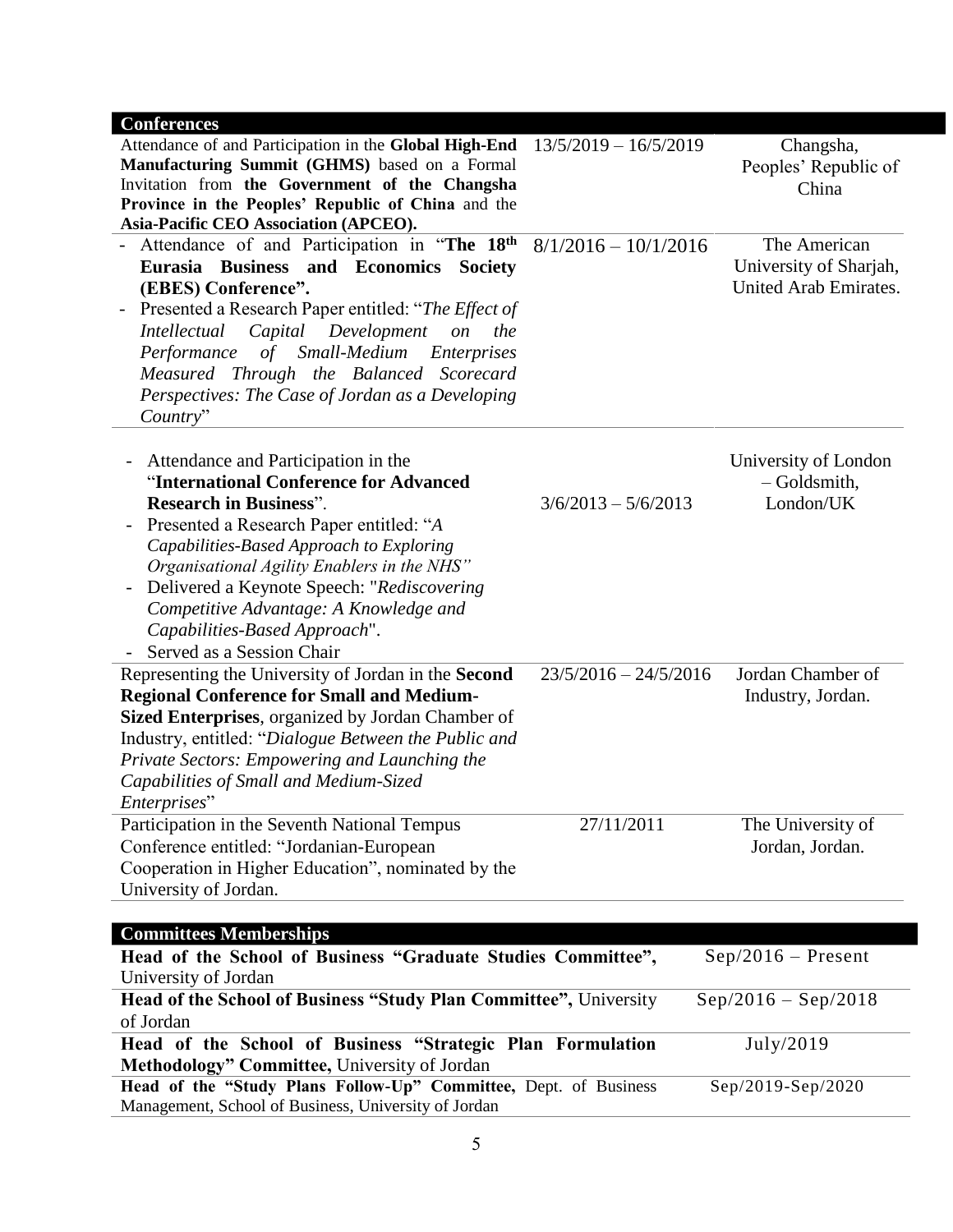| Member of a committee formed by the School of Graduate Studies with the     | 8/11/2020             |  |
|-----------------------------------------------------------------------------|-----------------------|--|
| task of "Re-examining the University's PhD and Master Degree Awarding       |                       |  |
| Instructions"                                                               |                       |  |
| Member of the School of Business "COVID-19" Emergency Committee             | 12/3/2020-Present     |  |
| Member of a committee formed by the University's President with the task of | 10/3/2019             |  |
| "Studying the Academic, Managerial and Financial Implications of            |                       |  |
| Discontinuing the Recognition of Excellence in Research for Australia       |                       |  |
| (ERA) 2010 Database"                                                        |                       |  |
| Member of A Committee formed by the University's President with the task of |                       |  |
| organizing and implementation of a "Joint Training and Employment           |                       |  |
| Project" in Collaboration with US Embassy and the US/Jordan Chamber of      | 9/2/2020              |  |
| <b>Commerce</b>                                                             |                       |  |
| Member of "The University of Jordan Strategic Plan Committee"               | $7/11/2017$ - Present |  |
| Member of the School of Business Council                                    | $Sep/2016 - Present$  |  |
| Member of the Higher "Students' Union Council Elections" Committee,         | The Academic Years of |  |
| School of Business, University of Jordan                                    | 2016-2019             |  |
| Member of a committee formed by the University's President with the task of | 30/10/2016            |  |
| "Studying the Feasibility of Developing Modules-Based Doctoral and          |                       |  |
| <b>Master Degree Programs"</b>                                              |                       |  |
| Member of a committee formed by the University's President with the task of | 30/10/2016            |  |
| "Studying the Specification of the Sub-Specialization of Doctoral Degrees   |                       |  |
| <b>Based on the Thesis Research Area".</b>                                  |                       |  |
| Member of the "Graduate Studies Committee", Dept. of Business               | Sep/2012-Present      |  |
| Management, School of Business, University of Jordan                        |                       |  |
| Member of the "Study Plan" Committee for the MBA Program offered by         | 2015-2016             |  |
| the German-Jordanian University/Talal Abu Ghazaleh Graduate School of       |                       |  |
| Business Administration, Jordan.                                            |                       |  |

**I have officially contributed to the Development and Establishment of a "Master's Degree Programme in Regulation" at the School of Business, The University of Jordan, within the framework of a contract between the European Commission, the University of Jordan and College of Europe (Bruges, Belgium) (EuropeAid/126282/D/SER/JO), based on an official invitation from the College of Europe. I have also developed the "Regulatory Management" course as part of the aforementioned programme. (2009)**

| <b>Board Memberships</b>                                              |                         |
|-----------------------------------------------------------------------|-------------------------|
| Member of the Board of Directors of the Institute of Banking Studies, | $16/11/2014 - 8/1/2019$ |
| <b>Central Bank of Jordan.</b>                                        |                         |
| Member of the Board of Directors of the University of Jordan Housing  | $Sep/2009 - Present$    |
| Fund                                                                  |                         |
| Member of "Prince Hussein Bin Abdullah Academy for Civil Defense"     | 2008-2011, 2013-2014    |
| Council                                                               |                         |

#### **Jordan's "Accreditation and Quality Assurance Commission for Higher Education Institutions" Committees**

|                                                                   | Head of a Committee formed to study the application submitted by Amman Al- | 18/9/2019 |  |
|-------------------------------------------------------------------|----------------------------------------------------------------------------|-----------|--|
|                                                                   | Ahliyya Private University to increase the "Bachelor in Business"          |           |  |
| <b>Administration</b> " Program's Student Capacity.               |                                                                            |           |  |
|                                                                   | Member of the Committee responsible for "Revising all Learning"            | 23/9/2018 |  |
| Competencies, Outcomes, as well as the University Competency Exam |                                                                            |           |  |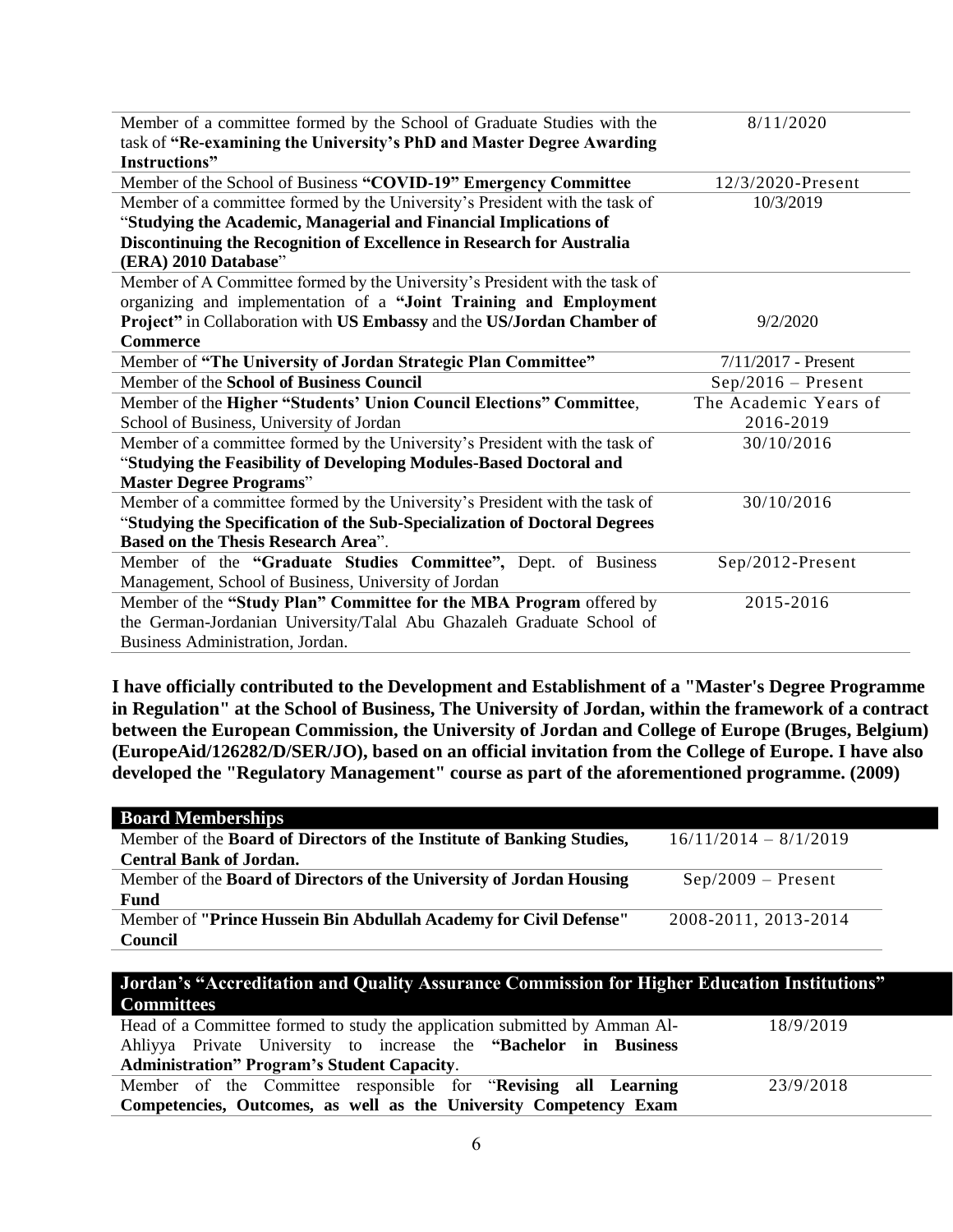| Questions for all specializations related to Business and Administrative<br>Sciences offered by all Jordanian Academic Institutions". |           |
|---------------------------------------------------------------------------------------------------------------------------------------|-----------|
| Member of a Committee formed to study the application submitted by                                                                    | 3/9/2017  |
| The Arab Open University Jordan's Branch to increase its overall                                                                      |           |
| student Capacity.                                                                                                                     |           |
|                                                                                                                                       |           |
| <b>Training Courses and Workshops Delivered and Attended</b>                                                                          |           |
| <b>TRAINING DELIVERED</b>                                                                                                             |           |
| 1. Prepared and delivered a Training Workshop on "Strategic                                                                           | 20/8/2017 |
| Planning and Operational Plans Formulation" for the                                                                                   |           |
| Managers and Staff of the <b>Hashemite Fund for Development of</b>                                                                    |           |

| ганниц ани Орсганонаг гтанэ гогинаанон                                                                                   |                 |
|--------------------------------------------------------------------------------------------------------------------------|-----------------|
| Managers and Staff of the Hashemite Fund for Development of                                                              |                 |
| Jordan Badia, nominated by the University of Jordan.                                                                     |                 |
| 2. Prepared and delivered the "Essentials of Quality and Total                                                           | 2014            |
| Quality Management" and "Quality Management Systems                                                                      |                 |
| and Models" components of the "Senior Management Training                                                                |                 |
| Course" for the University of Jordan's senior managers.                                                                  |                 |
| 3. Prepared and delivered a lecture on "Organization,                                                                    | 2011            |
| <b>Management and Leadership: Approaches to Enhancing</b>                                                                |                 |
| <b>Institutional Performance"</b> at the National Center for                                                             |                 |
| Security and Crises Management (NCSCM). Attendants                                                                       |                 |
| included high-ranking officials from the Ministry of Interior.                                                           |                 |
| 4. Member of the Executive Committee of the "Arab Certified Quality                                                      | April 2007      |
| Manager (ACQM)" Training Qualification accredited by the                                                                 |                 |
| American Society for Quality (ASQ), offered by the Arab Knowledge                                                        |                 |
| and Management Society (AKMS), member of the Talal Abu                                                                   |                 |
| <b>Ghazaleh Consulting Group (TAGCG).</b>                                                                                |                 |
| <b>TRAINING ATTENDED</b>                                                                                                 |                 |
| 1. "How to Build and Conduct Examinations Using the Imsystem                                                             | 23/11/2020      |
| Platform"-Organized by the School of Business and Accreditation<br>and Quality Assurance Center, University of Jordan.   |                 |
| 2. "How to Conduct Examinations Using the Learning Management                                                            | 18/6/2020       |
| System" (LMS) Platform-Organized by the School of Business and                                                           |                 |
| Accreditation and Quality Assurance Center, University of Jordan.                                                        |                 |
| 3. "International Accreditation for the School of Business                                                               | 2/1/2020        |
| AACSB"-Organized by the School of Business and                                                                           |                 |
| Accreditation and Quality Assurance Center, University of                                                                |                 |
| Jordan.                                                                                                                  |                 |
| 4. "Building the Foundations of Creativity, Innovation and                                                               | 21/11/2018      |
| Entrepreneurship in Students"-Accreditation and Quality                                                                  |                 |
| Assurance Center, University of Jordan.                                                                                  |                 |
| 5. "Intended Learning Outcomes of Academic Programs"-                                                                    | 14-15/11/2016   |
| Accreditation and Quality Assurance Center, University of                                                                |                 |
| Jordan.                                                                                                                  |                 |
| 6. "Regulatory Impact Asessment (RIA) Training Course: A                                                                 | 15-19 JUNE 2009 |
| Specialized Training Course held as part of a Joint Project                                                              |                 |
|                                                                                                                          |                 |
|                                                                                                                          |                 |
| between the EU and the University of Jordan to establish a<br>Master's Program in Competition and Regulation"-College of |                 |